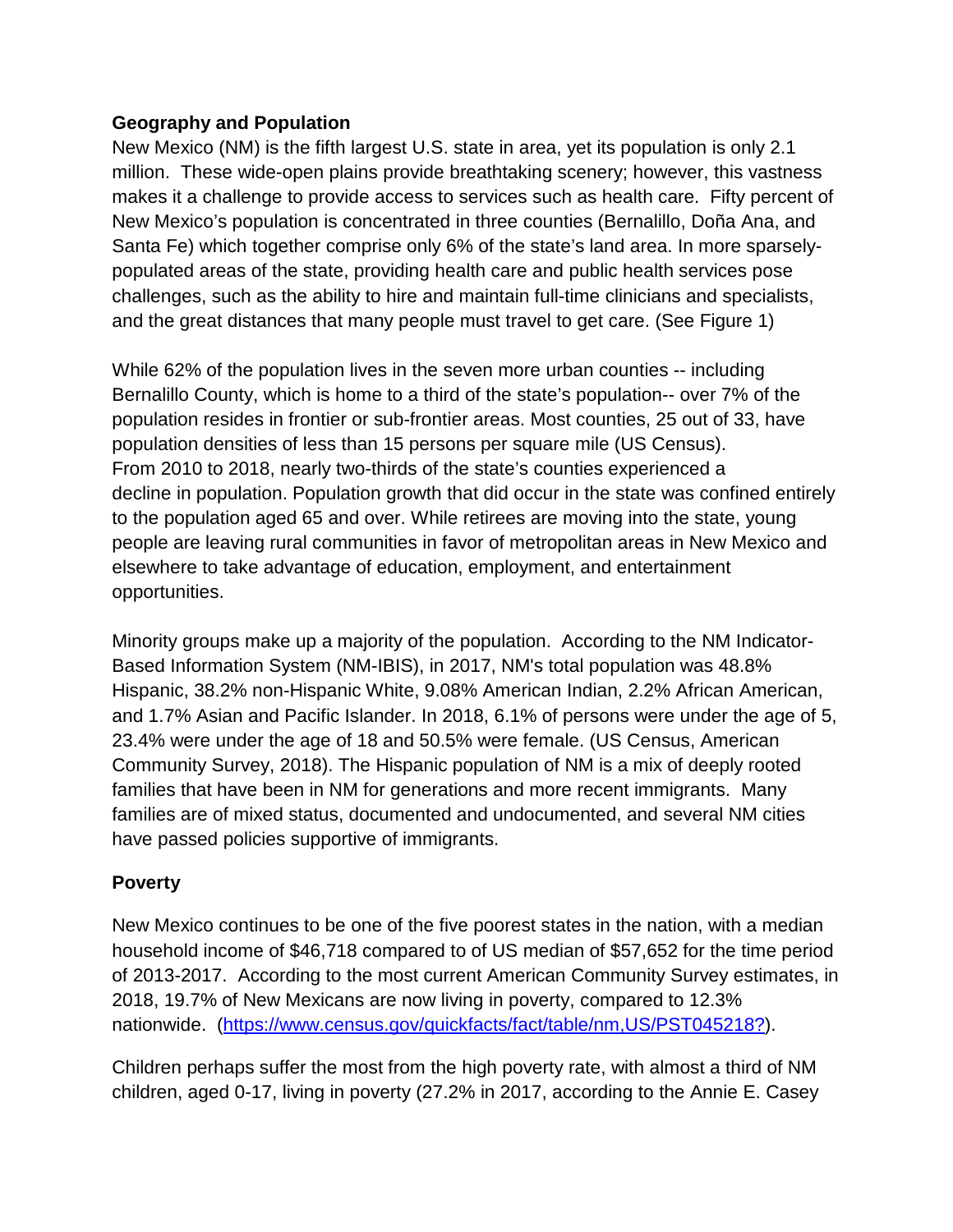Foundation). The New Mexico annual unemployment rate decreased from 7% in 2015 to 5.0% in 2017, approaching pre-recession (2009) rates of 4%; however, 36% of NM children live in a household where no parent holds regular, full-time employment (Annie E. Casey Foundation, Kids Count Data Center). Compared to the U.S. rate (27%), this puts NM kids at considerable disadvantage. Additionally, 37% of NM children are part of families receiving public assistance, putting our rank for that indicator at  $50<sup>th</sup>$  in the U.S.

# **Education**

In recent years, early learning (including the first 3-5 years of brain development, early literacy, and school readiness) has received focused attention from legislators, and in 2019, legislation passed to create a new Early Childhood Education and Care Department in state government. Yet less than 10% of children receive home visiting services, and only 40% of 3 and 4-year-olds are enrolled in pre-kindergarten (Pre-K) education programs. Two programs from DOH, including Families FIRST from FHB, will be moved into the new Department, which will also house federally funded home visiting, Pre-K, childcare, and the Part C Early Intervention Program.

New Mexico's 2016-2017 high school completion rate (71.1%) has not changed appreciably since 2009-2010; Seven percent of NM teens 16-19 years were not enrolled in school or graduating, and 10% were not enrolled in school or working (national average is 4%), ranking NM as worst in the nation for this indicator (2016-2017, Annie E. Casey Foundation, Kids Count).

# **Access to Healthcare**

There are many barriers to accessing health care in NM, including provider shortages, lack of affordable insurance, and having to travel long distances for care. This is especially true for pediatric subspecialty care, since most of the subspecialists, and the state's only Children's Hospital, are located in Albuquerque. Due to a shortage of medical providers, many families are referred out of state to receive specialty care. Thirty-two of NM's thirty-three counties are designated full or partial "health professional shortage areas". Cultural barriers to care include language barriers and lack of trust in health providers and systems, which can affect healthcare utilization, most notably among women and children residing on tribal reservations.

New Mexico was one of the states that expanded Medicaid to include low-income adults under the Affordable Care Act (ACA). This has helped improve access to some extent, although having insurance does not guarantee access to a healthcare provider. Immediately after ACA implementation, the state's uninsured rate was down to 12.8% in 2015, compared to 20.2% in 2013, and current estimates are approximately 10%. At the end of 2018, 840,486 New Mexico children and adults were enrolled in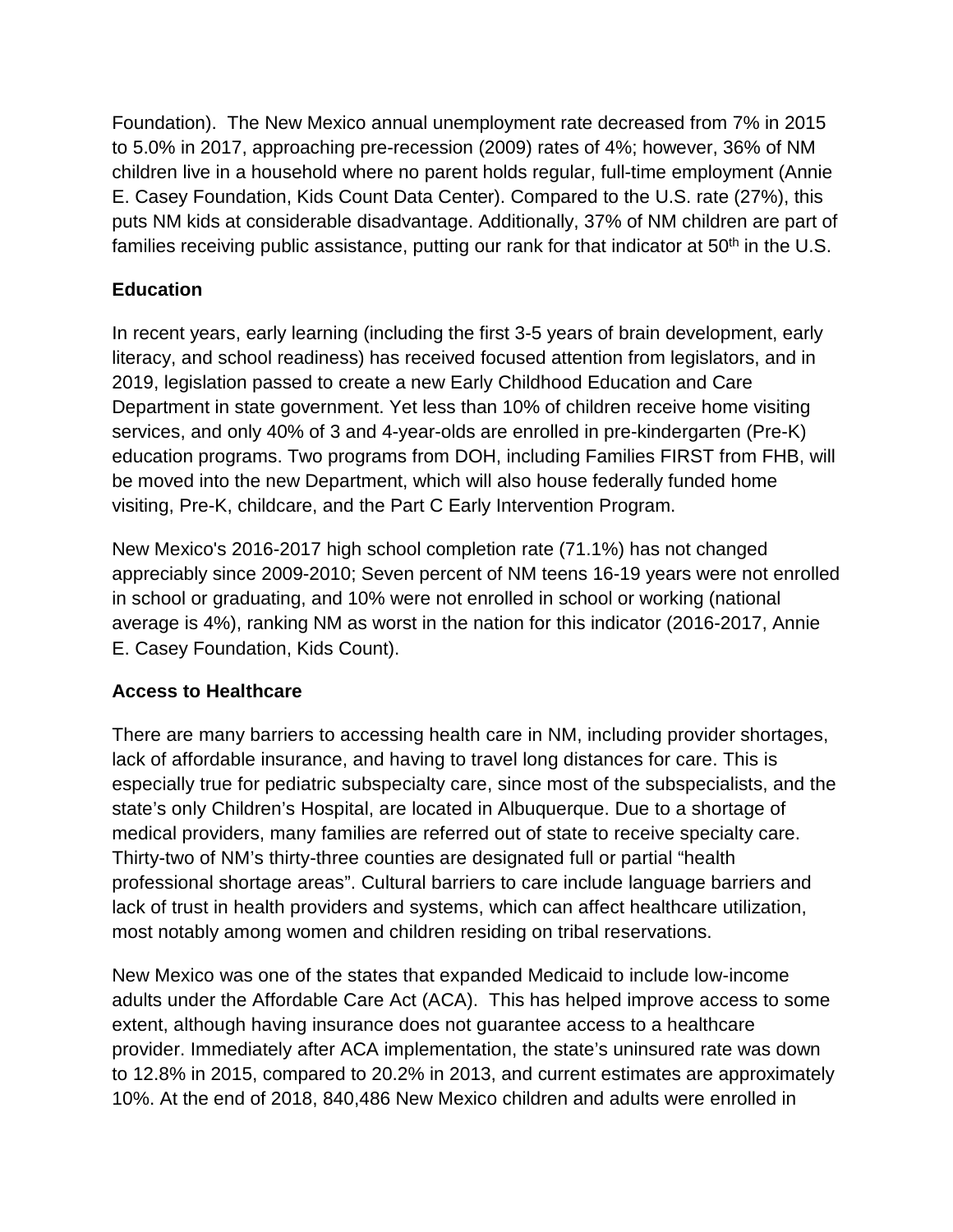Medicaid. Over 40% of Medicaid enrollees were children under age 21 years (NM-IBIS, accessed May 2019). Medicaid covers over 65% of resident births in NM (NM PRAMS data, 2017 births). During pregnancy women are covered if their household income is at or below 250% of the federal poverty level (FPL). This provides women and mothers a good start, but at six-weeks after delivery, the eligibility threshold declines to 133% FPL, leaving many families without adequate or even any health insurance.

To help support retention and recruitment of primary care and behavioral health providers, the Human Services Division (HSD), in collaboration with the Governor's office, has proposed nearly \$60 million in payment rate increases. The impact to the state general fund for these proposed changes is \$13.1 million. HSD proposes to increase payment for Evaluation and Management (E&M) office visits from 70% to 90% of the 2019 Medicare fee schedule, effective July 1, 2019. E&M patient visits represent the core of most family practice, primary care, and specialty provider practices, and close to half of all Medicaid patient encounters. By raising these payment rates, HSD hopes to bolster its network of primary care and family practice providers, many of whom also provide behavioral health services through regular office visits in rural NM.

*Oral Health:* Access to oral health care in NM continues to be challenging to individuals who are uninsured, under-insured or low-income. In 2016, 37.7% of New Mexican adult residents reported not having a dental visit in the past year, and 43.3% of NM adults had some or all their natural teeth extracted due to tooth decay (BRFSS, NM-IBIS). American Indian (AI/AN) and Hispanic adults have the highest rate of tooth decay among all populations, and they are less likely to have an annual dental visit. But among women, non-Hispanic White women who were uninsured had significantly lower annual dental visit rates (40.7%) compared to uninsured Hispanic (45.4%) and uninsured AI/AN (52.8%) women. Systemic barriers and economic challenges pose the greatest threats to optimal oral health care. Just over one-half (53.8%) of the adults with an annual income of less than \$15,000 in 2016 had a dental visit compared to over 75% adults with household incomes \$50,000 or higher (BRFSS, NM-IBIS). The Legislative Finance Committee has estimated that the state needs an additional 153 dentists, the great majority of whom are needed in rural, underserved parts of the state. Additionally, many dentists are not trained to provide services to children and youth with intellectual and cognitive disabilities, resulting in an even greater gap in services for this population.

#### **NMDOH Priorities**

The 2017 – 2019 DOH Strategic Plan outlines the vision, mission, values, and priorities for the Department. It is part of the NMDOH Strategic Planning Roadmap, which also includes the State Health Assessment (SHA), a systematic review of New Mexico's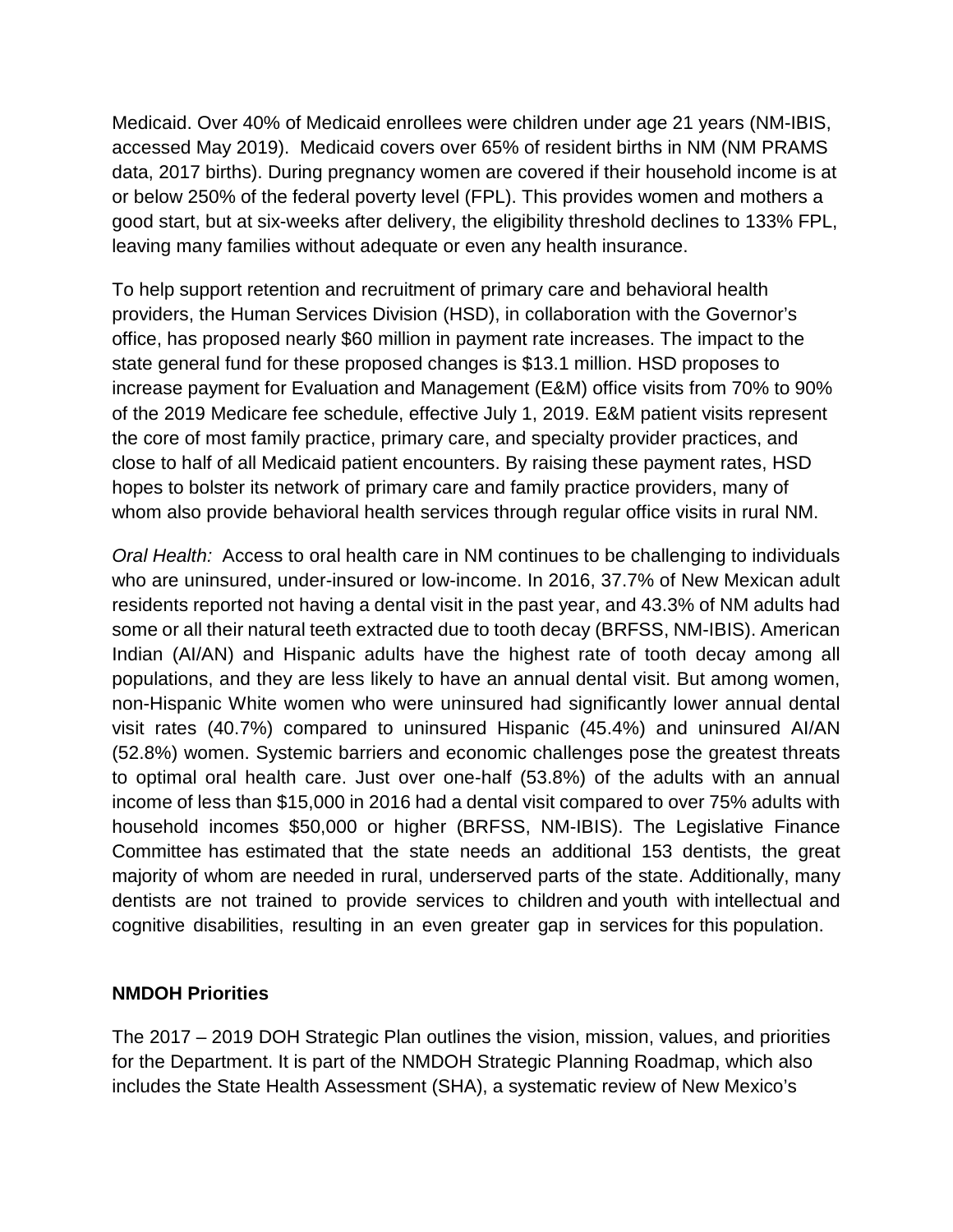health status, and the State Health Improvement Plan (SHIP), a collaborative effort to identify, analyze, and address health issues in the state.

In the FY19 Strategic Plan, NMDOH identified a set of guiding principles to inform program strategies and actions and the development of cross-agency partnerships. These guiding principles establish a framework for the Department and its partners to act collectively to implement comprehensive programs that are efficient, effective, and sustainable. NMDOH has been using these guiding principles to inform programmatic activities. Below are some examples of how Title V staff are contributing to this work.

# *Create accountable programs and engage communities in aligned, collective impact partnerships to achieve optimal population health status.*

The Family Health Bureau (FHB) is working with the Children, Youth and Families Department (CYFD) to provide a safe plan of care for all infants exposed to harmful substances. FHB/PHD collaborates with multiple partners as members of the statewide Long Acting Reversible Contraception (LARC) working group to align activities and leverage different funding streams to reduce unintended pregnancies and increase awareness and access to LARC.

*Achieve health equity by addressing the social determinants of health; partnering with communities and American Indian tribes, pueblos, and nations to reduce health disparities; and applying a health in all policies philosophy.*

NMDOH, and FHB in particular, has identified health equity as a guiding principle. We strive to establish partnerships with communities, other agencies, and organizations to reduce health disparities and we implement evidenced-based models and best practices that consider the roots of inequity and the diversity of the populations we serve. FHB is working with the Office of African American Affairs, the NM Birth Equity Collaborative and multiple other stakeholders to reduce disparities in birth outcomes through data analysis, provider education, and increasing public awareness. We have also committed to making health equity the overarching framework for our 2020 Title V Needs Assessment.

*Promote access to person- and community-centered health and wellness by aligning and integrating public health, behavioral health, oral health, and primary care.*

FHB is working to transition more patients into a medical home that provides comprehensive primary care services. One example is to co-locate Women, Infants and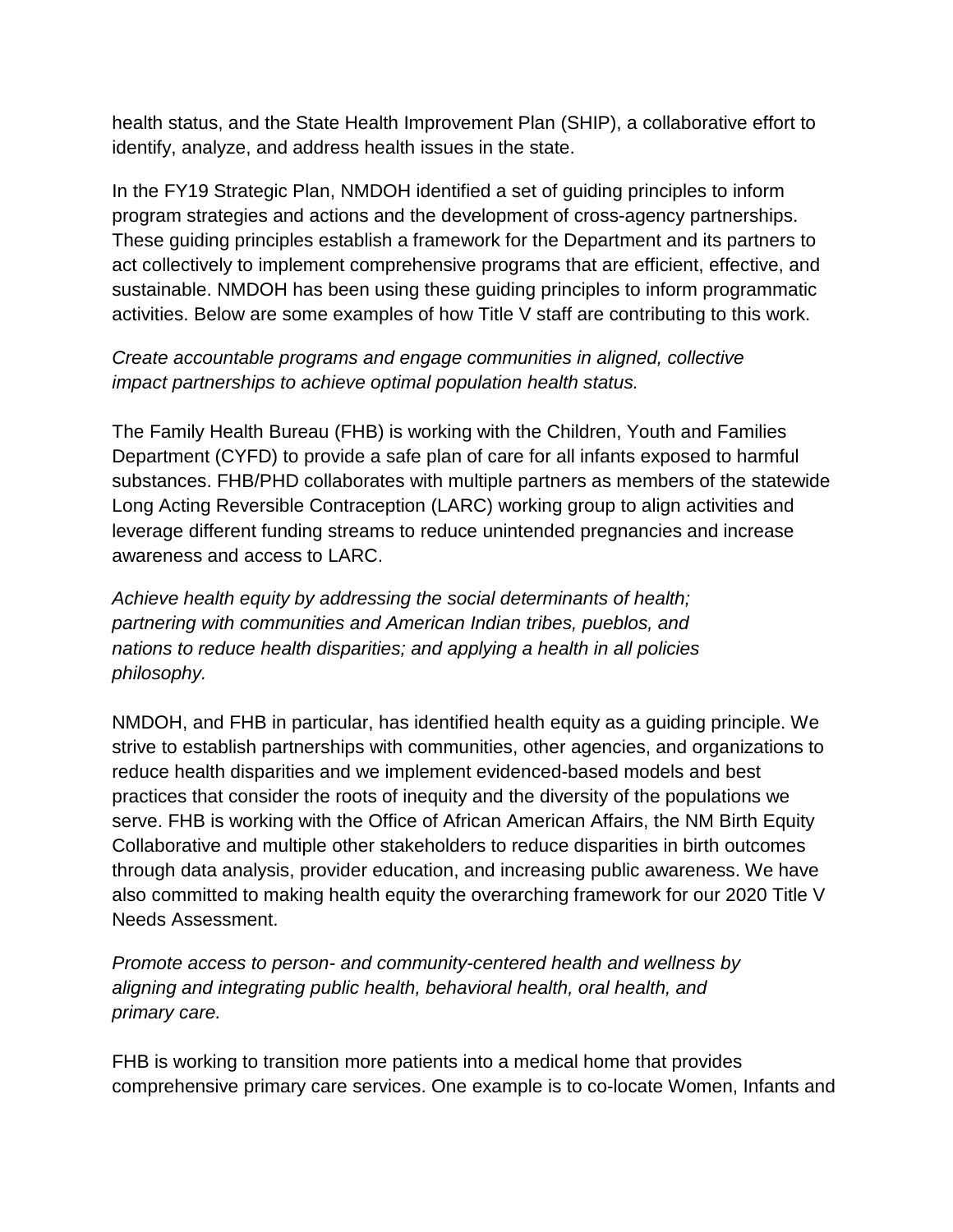Children (WIC) and public health clinics with rural and primary health care centers. This co‐location facilitates warm handoffs to a medical home for more comprehensive care. PHD's social workers actively work to connect children with special health care needs to a medical home and to facilitate the communication between the pediatric subspecialists and the medical home for patients seen in the Children's Medical Services specialty outreach clinics.

# *Gather and analyze data for meaningful use.*

FHB gathers data from every birthing hospital in NM to ensure that every baby receives the mandatory newborn screenings, including screening for metabolic and hematologic conditions, screening for congenital heart disease, and screening for hearing loss. Feedback is provided to hospitals and audiologists for quality assurance purposes such as improving blood spot collection and transit times and improving appointment times for infants needing audiologic diagnoses. Birth certificate data and hospitalization data are used to routinely track severe maternal morbidity and near-death events in prenatal, delivery or post-partum healthcare. Because non-White women are more likely than non-Hispanic White women to have these experiences, an equity approach is required to address upstream and acute treatment prevention strategies. Working through the NM Perinatal Collaborative, Title V assures that implicit bias, quality of care and lived experience inform efforts to improve healthcare delivery for women and infants in NM.

## *Empower and educate individuals in self-responsibility for their health.*

The Family Planning Program's comprehensive sex education programs promote selfresponsibility by helping youth to make responsible choices and to develop effective life skills and healthy relationships. Service learning programs provide positive alternatives and leadership opportunities and engage youth to build on their strengths and interests in constructive ways. Adult-teen communication programs give adults information and skills to communicate effectively with young people about reducing risky sexual behavior.

DOH also retained the four priority areas from the prior strategic plan: *obesity, substance misuse, diabetes and teen pregnancy*. FHB/Title V staff work on these priority areas in the following ways:

*Obesity***:** Obese children are more likely to become obese adults and to suffer from chronic diseases such as heart disease, cancer, and diabetes. WIC staff continue to educate families who receive WIC services about the importance of healthy diet and healthy weight in childhood. The Title V Director and the WIC Director, along with staff from the Chronic Disease Bureau, have been working on a collaboration with NM State University (NMSU) to teach healthy eating and cooking habits to WIC and other PHO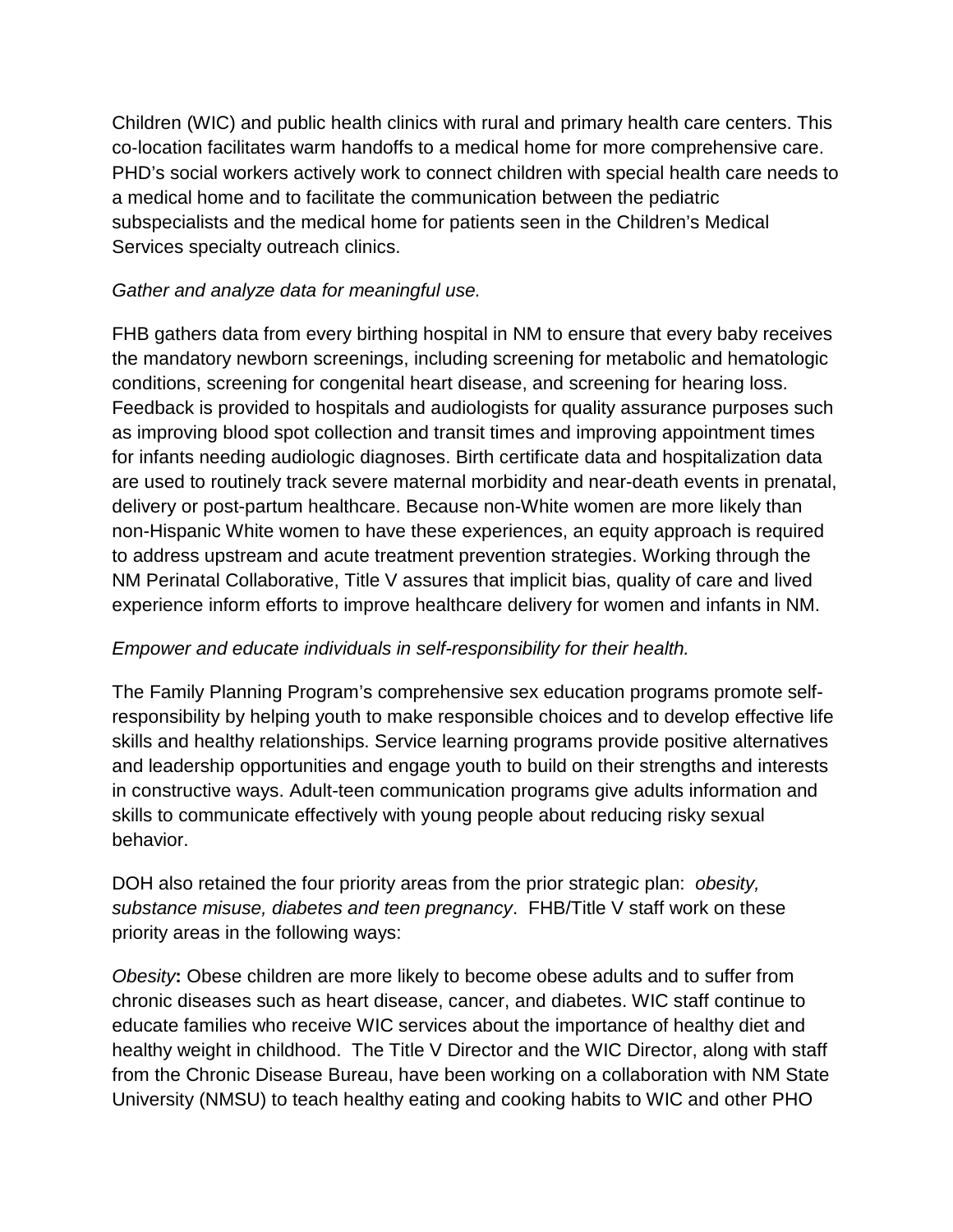clients in public health offices. NMSU staff provide cooking classes for clients who can get their WIC benefits at the same time.

*Drug and Alcohol Misuse*: The Family Health Bureau works on substance misuse and its effects in many ways. The PRAMS survey added supplemental questions to 2017 birth data collection that have helped inform programs on prescription, over-the-counter and illicit drug use in pregnancy and postpartum. FHB leadership has been on the Board of the NM Perinatal Collaborative (NMPC) for several years, and FHB has helped provide funding for one of the NMPC projects to improve diagnosis and treatment of babies born with NAS/NOWS (Neonatal Abstinence Syndrome/Neonatal Opioid Withdrawal Syndrome).

The Children, Youth and Family Department engaged with us to help them respond to federal requirements to report all babies born exposed to substances and develop safe care plans for each of these infants. This has been a wonderful opportunity for interagency collaboration. Together, we were able to pass legislation in 2019 that will promote a less punitive approach to mothers whose babies are born exposed to substances, which we hope will encourage more pregnant women to self-report and enter treatment earlier in pregnancy. New Mexico, like many parts of the country experienced a sky-rocketing (about 9 times) increase in neonatal abstinence syndrome (NAS) diagnosis in infants born between 2000 and 2015. Between 2011 and 2017, the statewide rate increased more than two-fold from 6.1 to 14.0 per 1,000 live births. It is important to note that it is hard to discern the exact cause of the rising NAS rates. Contributing factors include more infants diagnosed with infant withdrawal symptoms due to better training and case recognition by medical providers and overall more attention paid to the current opioid crisis in the US. (See Figure 2)

In 2017, NM had the 17th highest drug overdose death rate in the nation. Drug overdose death rankings have been improving for NM since 2014 when NM was the second highest in the nation. However, these changes are not due to significant improvement in the NM death rate, but rather the worsening of rates in other states. Between 1999 and 2015, the overdose death rated in NM increased by 62.0%, and since 2011 rates have remained stable. Between 2013-2017, the average rate of drug overdose death was 24.6 per 100,000 in the population (NM DOH BVRHS, 2018). Among women, drug overdose death from prescription drugs was more common than from illicit drugs, across all age ranges (NM Substance Use Epi Profile, 2018).

Legalization of marijuana was again considered in the 2019 legislative session, and the bill received more support than in previous sessions but still did not pass. The Medical Marijuana program continues to expand in the number of eligible conditions and in the number of certified growers and users. Opioid misuse in 2019 became the newest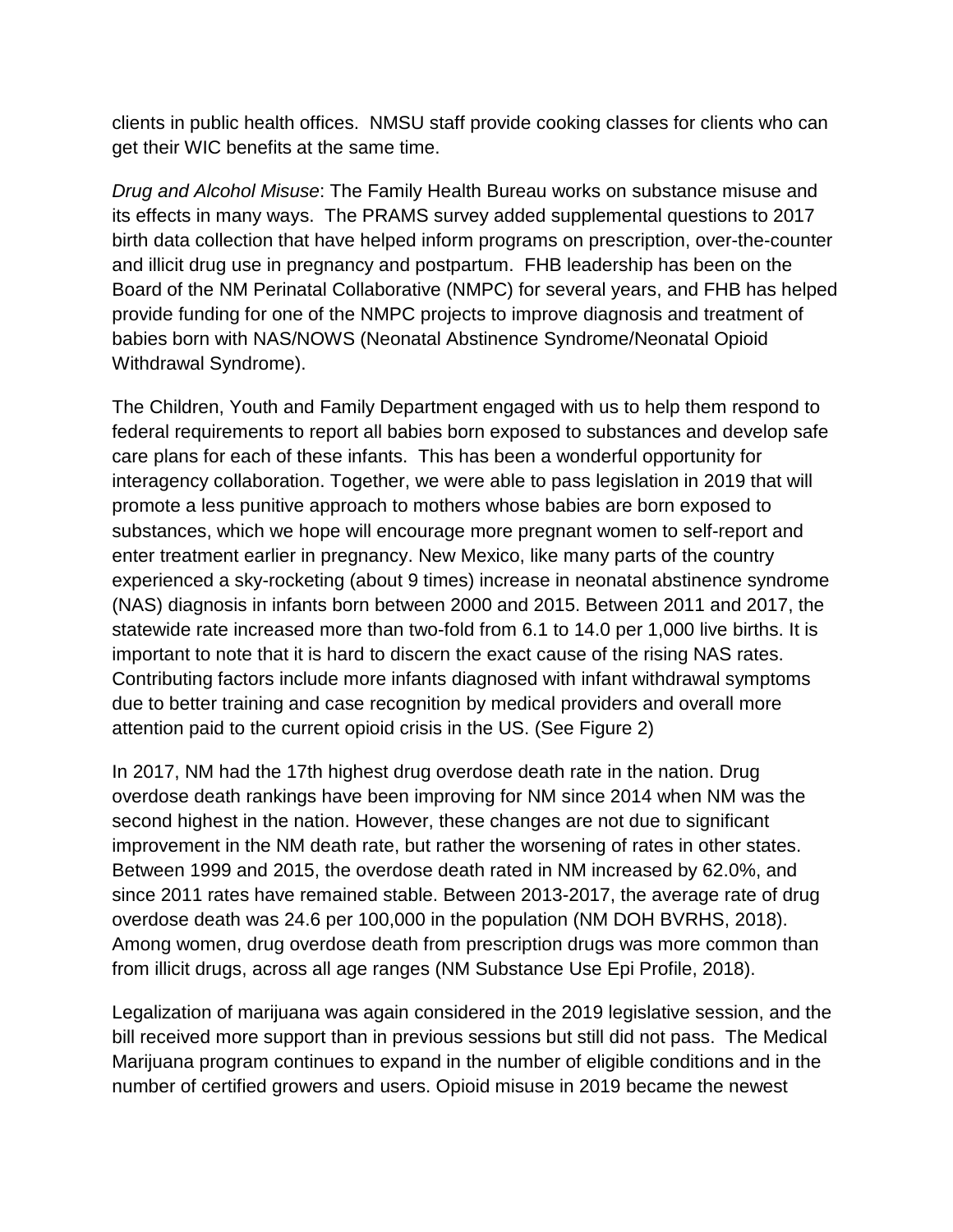condition to be added to the list of qualifying conditions for a medical marijuana card. One of our upcoming challenges will be to make sure any changes in marijuana laws consider the safety of children; we have already started to see incidents of children finding or accidentally ingesting marijuana and other substances.

While drug overdose and prenatal substance use receive a lot of attention nationally and locally, alcohol-related deaths are three times as prevalent in New Mexico (66.1 per 100,000 population), and alcohol abuse still has its place in the leading preventable causes of death in the United States (NM-IBIS, 2015-2017). Since 1997, NM has had the nation's highest alcohol-related death rate and is nearly twice as high as the US average rate.

Youth in New Mexico are slightly above the average rate in the US for binge drinking. Alcohol is the most commonly used drug among youth in New Mexico, though most high school students do not drink with 26.2% of students saying that they were current drinkers in 2017. Since 2003, self-reported data shows that the rate of youth who are current drinkers has been declining (NM Substance Use Epi Profile, 2018). Students who identify as Hispanic are more likely to currently drink while American Indians are the least likely to drink.

*Diabetes***:** In recent NM and US estimates, the prevalence of diagnosed diabetes has been about twice the prevalence of twenty years ago; the US age-adjusted prevalence of diagnosed diabetes among adults was 4.6% and that of NM was 5.8%; by 2017, the age-adjusted prevalence estimates were 10.0% and 9.8%, respectively (2017 CDC BRFSS National Data Set). However, rates among different populations vary drastically. Diabetes rates are highest in the American Indian/Alaska Native (AI/AN) population, whose rate is 2.3 times that of white population. For women, the prevalence of diabetes in Hispanics was 2.5 times that of Whites. These disparities are important in the context of NM where the respective populations are higher in percentage than in other states. [\(https://ibis.health.state.nm.us/indicator/complete\\_profile/DiabPrevl.html\)](https://ibis.health.state.nm.us/indicator/complete_profile/DiabPrevl.html).

The prevalence of diabetes during pregnancy is equally concerning. Roughly 12% of women giving birth in 2016-2017 had Type II or gestational diabetes. By prenatal payer source, after Indian Health Service, uninsured women had the highest prevalence diabetes (15.9%) but the lowest postpartum check-up rate (72.4%), (NM PRAMS 2016- 2017). A partnership between the University of New Mexico and the Maternal Health program at DOH is currently working to address the issues faced by mothers diagnosed with gestational diabetes to help ensure follow-up care to prevent the development of Type II diabetes later in life. An important part of this project is that the clinics that we are working in serve a majority of low-income and Hispanic ethnicity women. More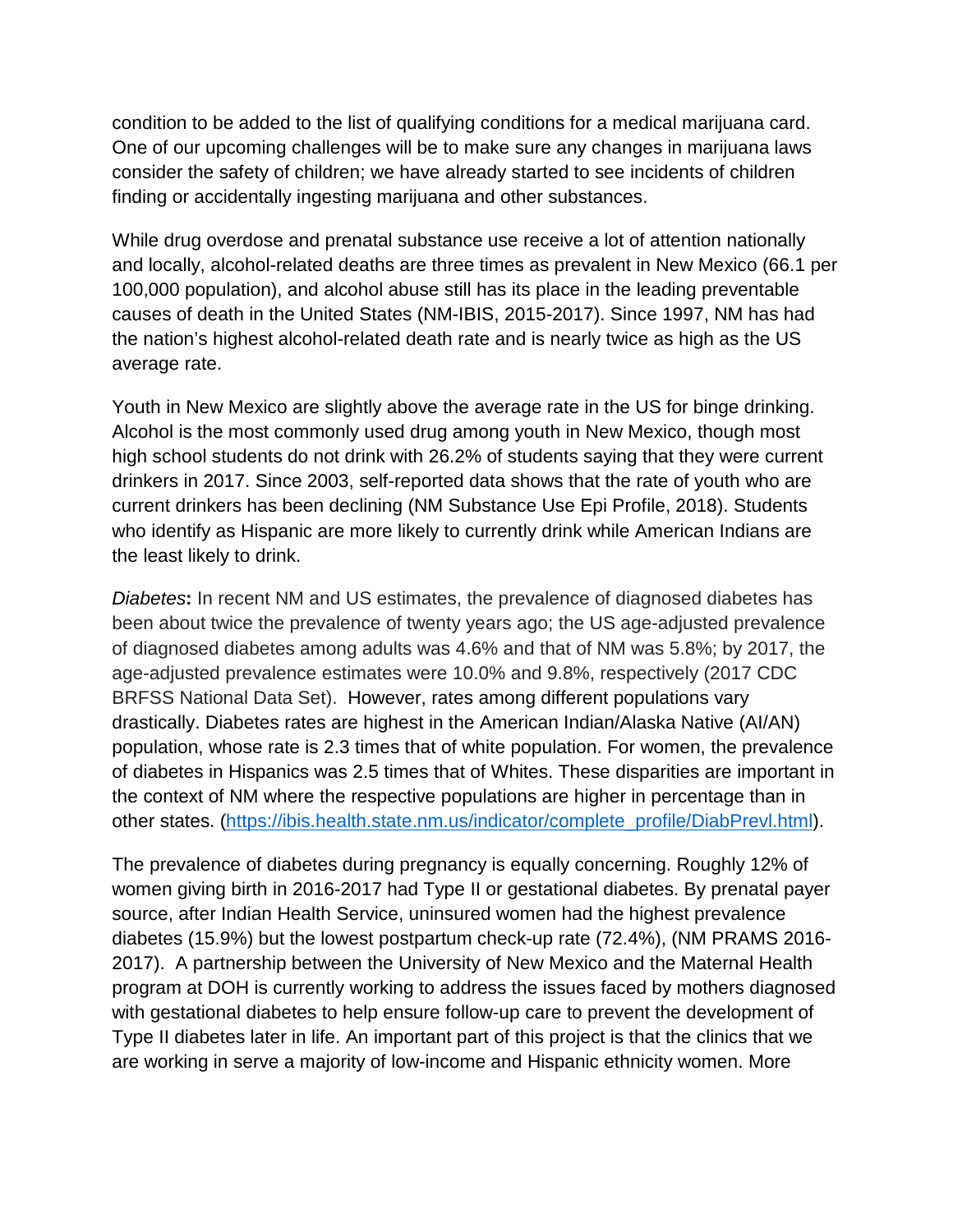about this project is in the Maternal Health Domain Annual Report section of this submission.

*Teen Births:* The Title V Director, Maternal Child Health Epidemiology and the Family Planning Program staff have been working diligently on the issue of reducing unintended births in NM and increasing access to long-acting reversible contraception (LARC). They work with UNM, Young Women United, Planned Parenthood, the ACLU and others as part of the LARC Statewide Working Group to train providers and promote access to LARC. In 2017, there were 23,708 births to NM resident mothers. NM's teen birth rate has declined by 57.9% between 2000-2017 but remains higher than the national rate. The 2017 NM rate for 15-19-year-old females was 27.6 per 1,000 teens (15-19 years), down even from last year (29.4) (NM-IBIS).

Disparities persist for Hispanic and American Indian teens. In 2017 American Indian teens had the highest birth rates in NM (34.0/1000) followed by Hispanic teens (31.7/1000). Hispanics constitute more than half of NM's 15-19-year-old female population, and their share of teen births was higher, representing about 60% of the births in this age group. African-American females ages 15 to 19 gave birth at a rate of 25.1 per 1,000; White females ages 15 to 19 gave birth at 16.4 per 1,000. Births to Black teen mothers dropped from 30.4 to 24.4 per 1,000 from 2013-2016 but did increase slightly in 2017 (NM-Indicator Based Information System [NM-IBIS], 2013-2017 births).

In 2016-2017, teen mothers were the most likely, among the live birth cohort, to report an unintended pregnancy (51.9% of 15-17-year-olds and 42.2% of 18-19 year-olds). Hispanics had the highest unintended pregnancy rate at 26.2%, followed by Whites, 21.1% and Native Americans, 20.3% (NM Pregnancy Risk Assessment Monitoring System [PRAMS], 2017 births). For the same birth population, about 85% of NM women said they were using some form of contraception postpartum, and among those, 20.2% were using an IUD, 11.6% a contraceptive implant and 10.8% had a tubal ligation. Some women reported less effective methods such as birth control pill (18.5%), condom (28.0%), withdrawal (8.5%), abstinence (8.1%) or rhythm method (4.2%).

The Family Planning Program (FPP) received a two-year grant from the Brindle Foundation to fund a social media campaign; this campaign, which wrapped up in spring, 2019, aimed to educate NM teens about contraceptive options and how to access these options. Response rates were excellent and FPP is considering how to replicate and expand on this effort. In addition, FHB received \$250,000 from the Legislature in 2018 and \$1.1 million in 2019 for LARC training and stocking. Through an RFP process, Envision NM was awarded the contract for training. FHB is requiring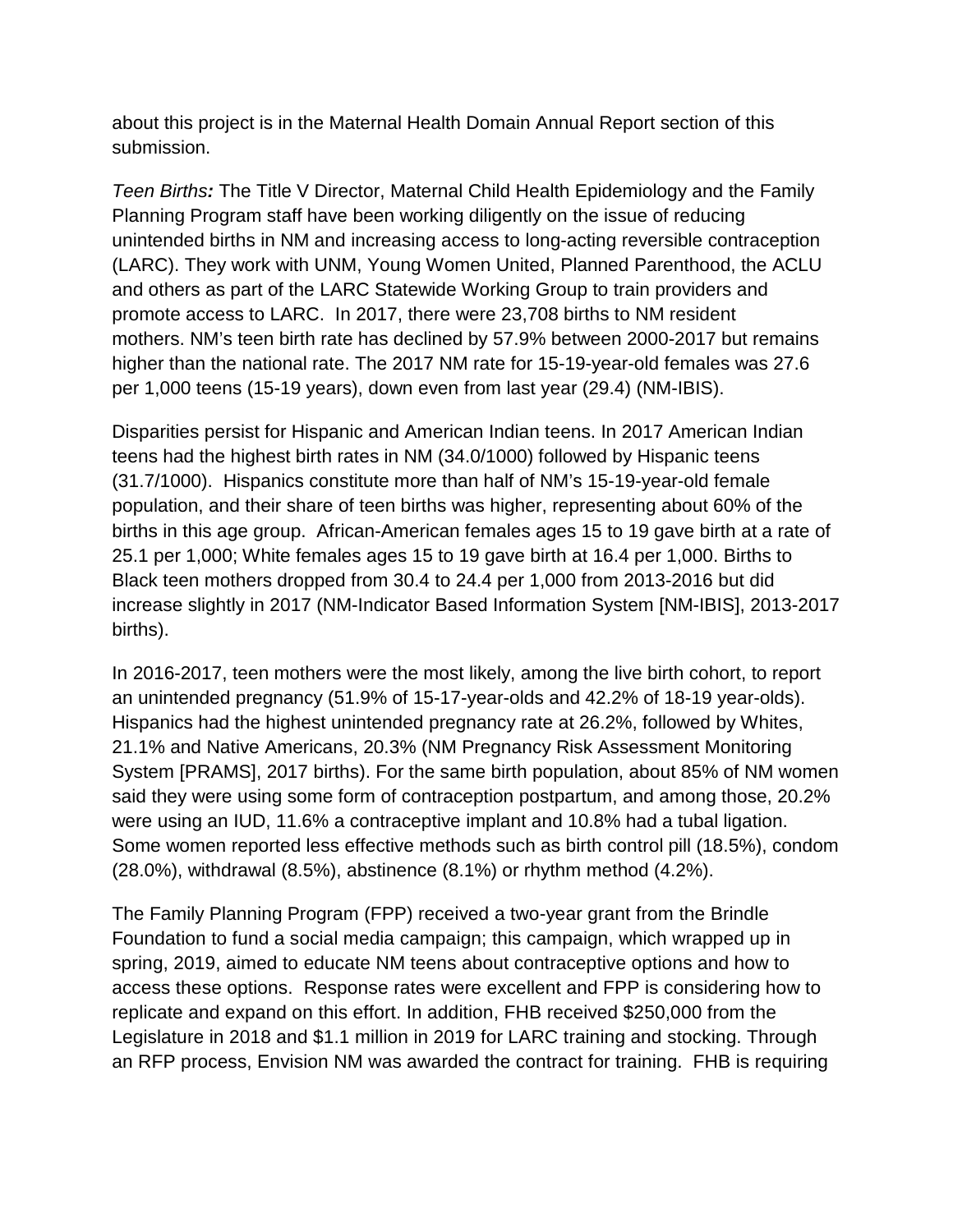comprehensive training for the whole office, including clerical staff, that includes life planning and a reproductive justice framework.

The NMPC has also worked for three years on a project to increase Immediate Post-Partum LARC insertion in hospitals. This project, originally started by ASTHO, has moved slowly due to several roadblocks having to do with data collection and billing problems, as well as resistance from hospital administrators. However, the work continues. NMPC was awarded \$100,000 for general administration by the 2019 NM Legislature and will receive another \$100,000 from the LARC legislative funding to continue the IPP work with hospitals and birth centers.

# **Current and Emerging Issues**

*Climate Change*: Climate change is an ongoing threat with potential to impact human health in numerous ways: by making existing diseases and conditions worse, by helping to introduce new pests and pathogens, through extreme weather events (e.g., floods, droughts, heat waves, storms, hurricanes, wildfires), by influencing illnesses transmitted by food and water, by decreasing air quality, and by affecting the transmission of numerous infectious diseases whose agents are sensitive to weather conditions. The new Governor and the legislature are taking steps to address our dependence on oil and gas production and increase alternative energy sources such as wind and solar.

*Leadership Changes:* The Public Health Division will have a new Director starting in July of 2019. The previous Director retired in December and the two Deputy Directors have been filling in since then. In addition, three of the four PHD Regional Director Positions have turned over in the past year and two of the three are still in the process of being hired, with interim directors filling in. We also have a new Governor, Secretary and Deputy Secretary for DOH, all of whom started their positions in January 2019. DOH staff are hopeful about the new leadership and the opportunity for improvement in some of the inefficient processes that have plagued the Department in recent years.

*Public Health Transformation:* The Public Health Division (PHD) continues its discussions around the "transformation of public health". The PHD Leadership team has struggled somewhat with regard to maintaining or decreasing clinical services in the health offices. There has been a slight trend towards decreasing clinical services, and there is interest in making the public health offices hubs of community activities, but more discussion is needed to reach agreement and alignment in all regions. Family Planning services, in particular, have continued to decrease every year, possibly due to the Medicaid expansion giving low-income residents more options for medical care or possibly due to staffing issues.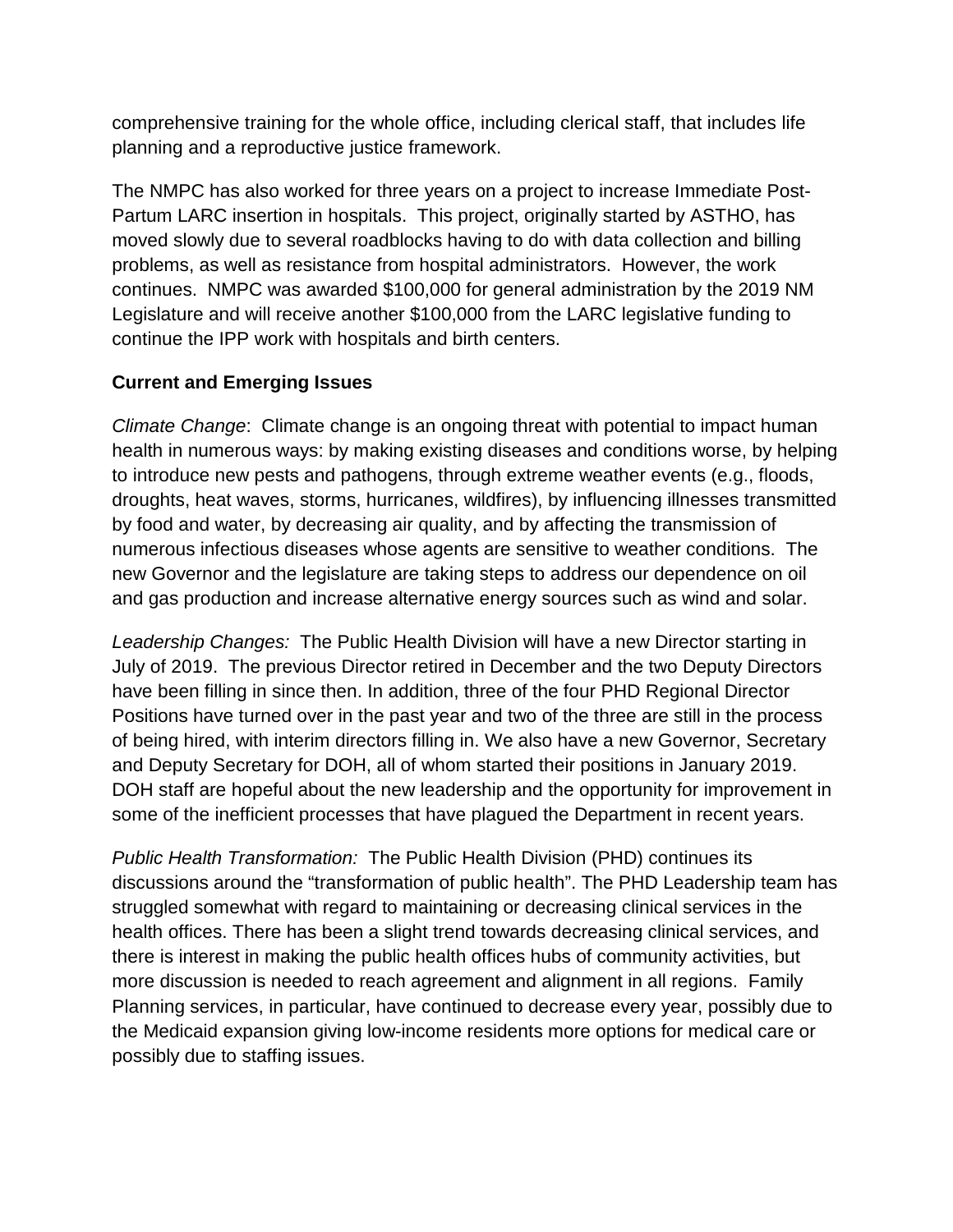*Data Improvements*: Over the last four years, several programs in the FHB have been undergoing major changes in their IT and client data collection systems. Children's Medical Services (CMS) and Families FIRST share a new case management system named CACTUS, which was originally scheduled to be fully rolled out in 2015-2016 but had several delays. It has been implemented statewide and program staff are using it for their work, but the system is still not fully developed. Both programs continue to work with DOH IT and with the IT vendor (ACRO) to improve these systems. NM WIC partnered with Texas and Louisiana in a three-state IT solution called MOSAIC; this system was rolled out statewide in September 2018 and is almost complete, although reports are still in the validation phase.

The Human Services Department (Medicaid agency) is developing a new Management Information System that they anticipate rolling out in the next 2-3 years. The plan is for this system to serve as a "hub" for data from all state agencies and act as a source for data review and analysis. CMS and Families FIRST received some state funding to ensure the connection of CACTUS with the new MMIS system. WIC is also working with the Human Services Department (HSD, the NM Medicaid agency) to develop a shared application portal so that clients can apply simultaneously to both Medicaid and WIC.

## **Challenges**

Many of the same challenges continue as in previous years, including the constant challenges of high poverty rates, health care provider shortages, inadequate funding, and the challenges of addressing health inequities in a multi-cultural state. The state budget has improved due to oil and gas revenues increasing; however, hiring in state government remains a challenge due to changes in the hiring process and loss of staff. The challenges inherent in a multi-layered bureaucracy include lengthy and complicated contracting and hiring processes that can make the programmatic work more difficult.

Insurance coverage for all New Mexicans remains a significant challenge. NM has a large population of immigrants, many of whom are undocumented or reside in mixedstatus families. Insurance coverage for the undocumented is a major challenge, as the undocumented are not eligible for subsidies to buy insurance on the Health Insurance Exchange, and anecdotal reports seem to show that the undocumented have trouble purchasing private insurance on the open market. Currently the only affordable insurance coverage for the undocumented is through the Low Income Premium Plan, which is part of the NM Medical Insurance Pool (High Risk Pool). Title V, Children's Medical Services' funds are used to procure insurance for children with chronic or high cost conditions who are not eligible for any other coverage. A Title V high-risk prenatal fund helps cover care for women with medical conditions or barriers to health insurance which put them or their pregnancy at risk.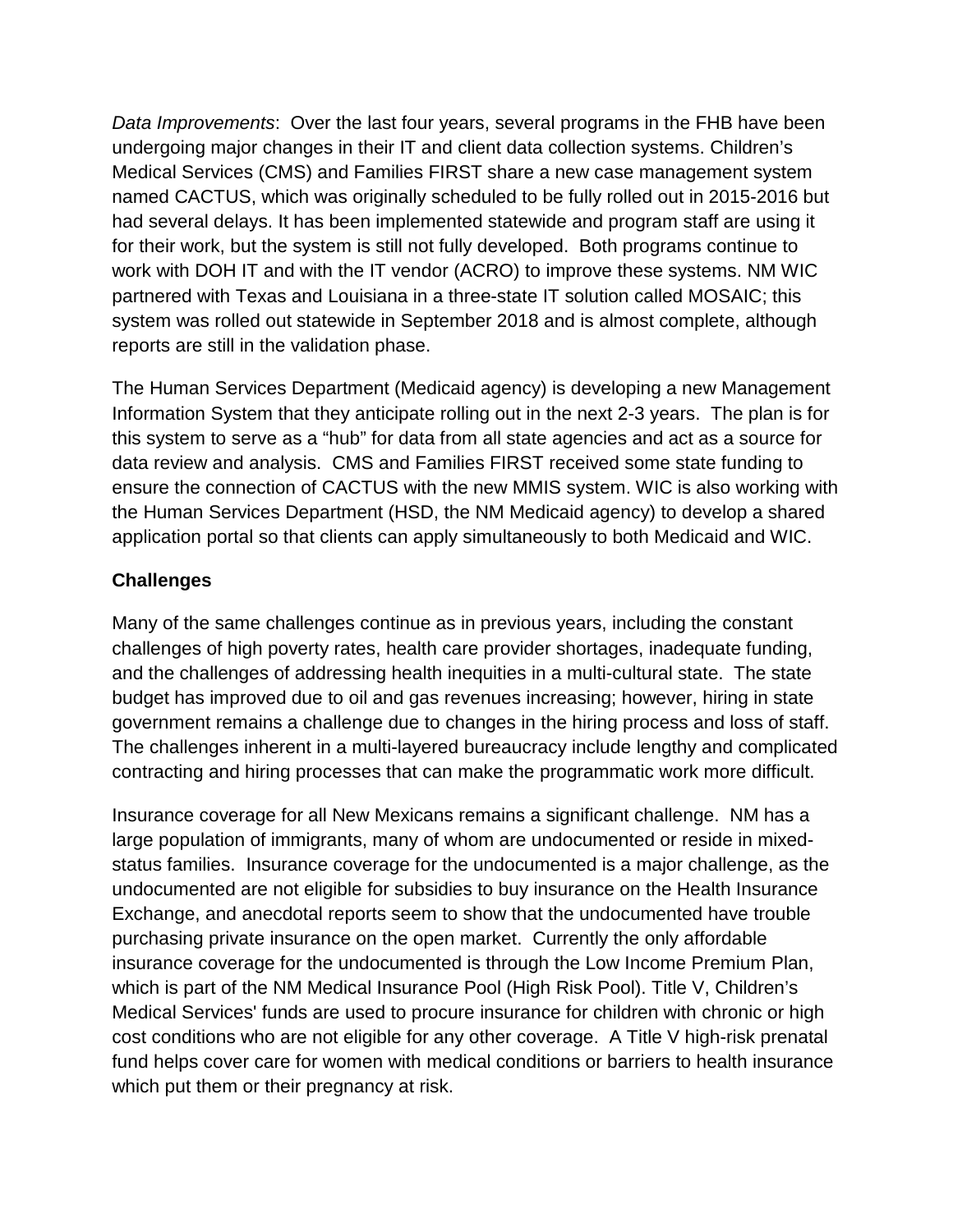NM is bordered by Arizona, Utah, Colorado, Oklahoma, Texas, and Mexico, which presents unique challenges as there has been a recent increase in migrant families coming to the border seeking asylum. Our status as a border state with Mexico influences many aspects of life in New Mexico, and national and local debate over immigration issues are more than just theoretical for those residing here. The recent increase in migrants coming into the US through the Southern border has impacted life in many NM communities including Las Cruces, Deming, Albuquerque and more as volunteers try to meet the needs of the continued influx of migrant families, including children, who are passing through, many of whom have been affected by trauma, violence, and mental and physical exhaustion. NM DOH is trying to assure that all migrants receive medical screening and that those who seem ill receive treatment, either on site or by referring them to a local hospital or urgent care. NM DOH was able to obtain a mobile van from Santa Fe County and it is being used in Las Cruces as a place where migrants can receive private medical exams from volunteer medical providers.

## Figure 1: Estimated Population County by County- Population Density, 2017